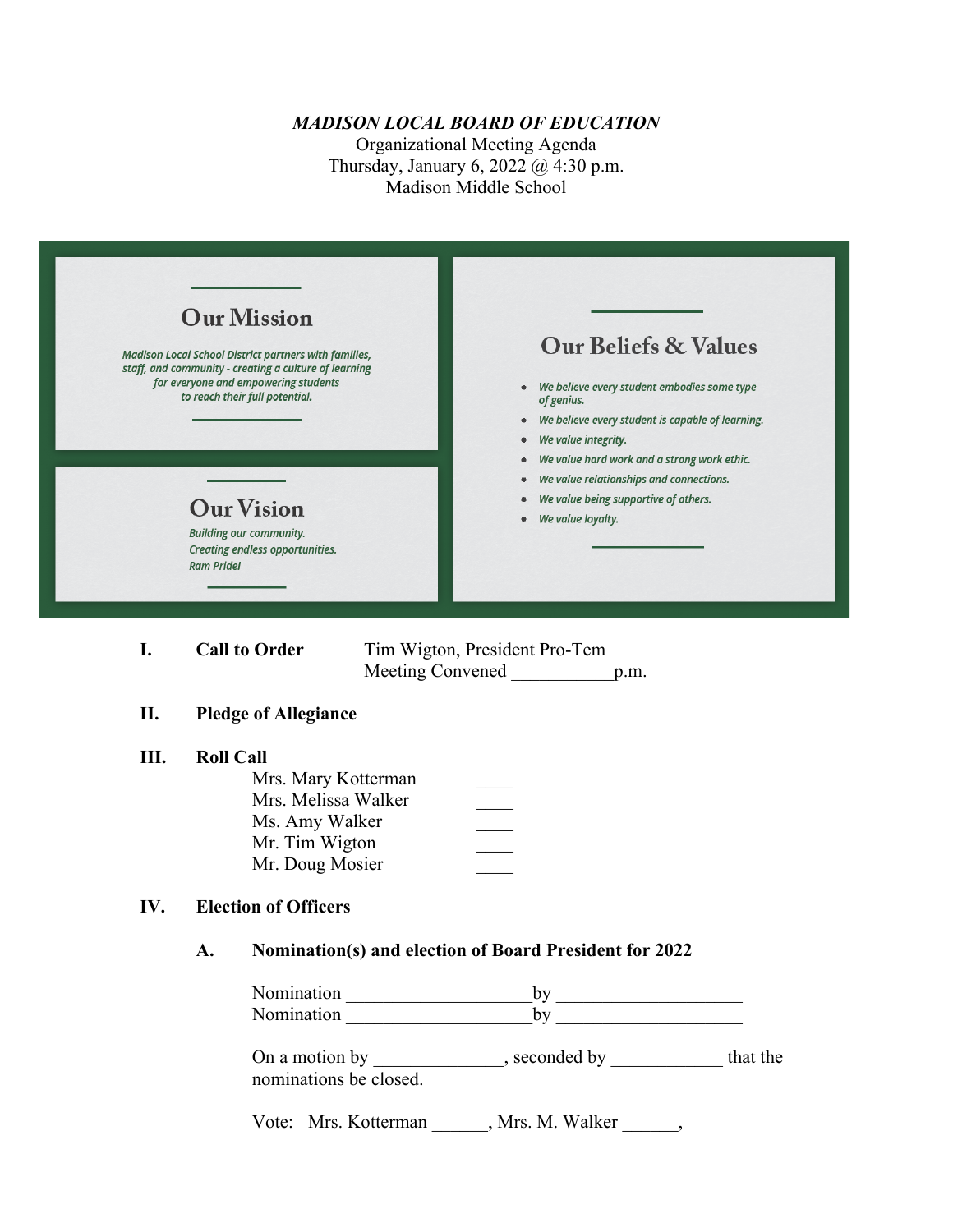|                              |                                      |                                                                                                                                                                                                                                | Ms. A. Walker ______, Mr. Wigton _____, Mr. Mosier ______                                                          |
|------------------------------|--------------------------------------|--------------------------------------------------------------------------------------------------------------------------------------------------------------------------------------------------------------------------------|--------------------------------------------------------------------------------------------------------------------|
|                              |                                      | On a motion by _____________, seconded by _____________ that                                                                                                                                                                   | be elected as President of the Madison                                                                             |
| Local School Board for 2022. |                                      |                                                                                                                                                                                                                                |                                                                                                                    |
|                              |                                      |                                                                                                                                                                                                                                | Vote: Mrs. Kotterman ______, Mrs. M. Walker ______,<br>Ms. A. Walker ______, Mr. Wigton ______, Mr. Mosier _______ |
|                              |                                      | <b>Nomination(s) and election of Board Vice-President for 2022</b>                                                                                                                                                             |                                                                                                                    |
|                              |                                      |                                                                                                                                                                                                                                |                                                                                                                    |
|                              |                                      | Nomination by by Nomination by Nomination by Nomination by Nomination by Nomination by Nomination by Nomination by Nomination by Nomination by Nomination by Nomination by Nomination by Nomination by Nomination by Nominatio |                                                                                                                    |
|                              | nominations be closed.               | On a motion by ____________, seconded by ____________ that the                                                                                                                                                                 |                                                                                                                    |
|                              |                                      | Vote: Mrs. Kotterman ______, Mrs. M. Walker ______,                                                                                                                                                                            |                                                                                                                    |
|                              |                                      |                                                                                                                                                                                                                                | Ms. A. Walker _______, Mr. Wigton ______, Mr. Mosier                                                               |
|                              |                                      | On a motion by _____________, seconded by ______________ that<br>be elected as Vice-President of the                                                                                                                           |                                                                                                                    |
|                              | Madison Local School Board for 2022. |                                                                                                                                                                                                                                |                                                                                                                    |
|                              |                                      | Vote: Mrs. Kotterman ______, Mrs. M. Walker ______,<br>Ms. A. Walker ______, Mr. Wigton ______, Mr. Mosier                                                                                                                     |                                                                                                                    |
|                              |                                      |                                                                                                                                                                                                                                |                                                                                                                    |

# **The President Assumes Duties at This Time**

## **V. The President Appoints the Following Committees/Representatives for 2022.**

| Legislative Liaison                |
|------------------------------------|
| <b>Athletic Council Member</b>     |
| <b>Facilities Committee Member</b> |
| <b>Personnel Committee Member</b>  |
| <b>Finance Committee Member</b>    |
| <b>Audit Committee Member</b>      |
| <b>Student Achievement Member</b>  |
| Board Policy Members (2)           |
|                                    |

| VI. | <b>Set Regular Meeting Date and Time</b> |                                                                        |          |  |
|-----|------------------------------------------|------------------------------------------------------------------------|----------|--|
|     | On a motion by                           | , seconded by                                                          | that the |  |
|     |                                          | Madison Local Board of Education hold its 2022 Regular meetings on the |          |  |
|     |                                          | of each month beginning at                                             | p.m.     |  |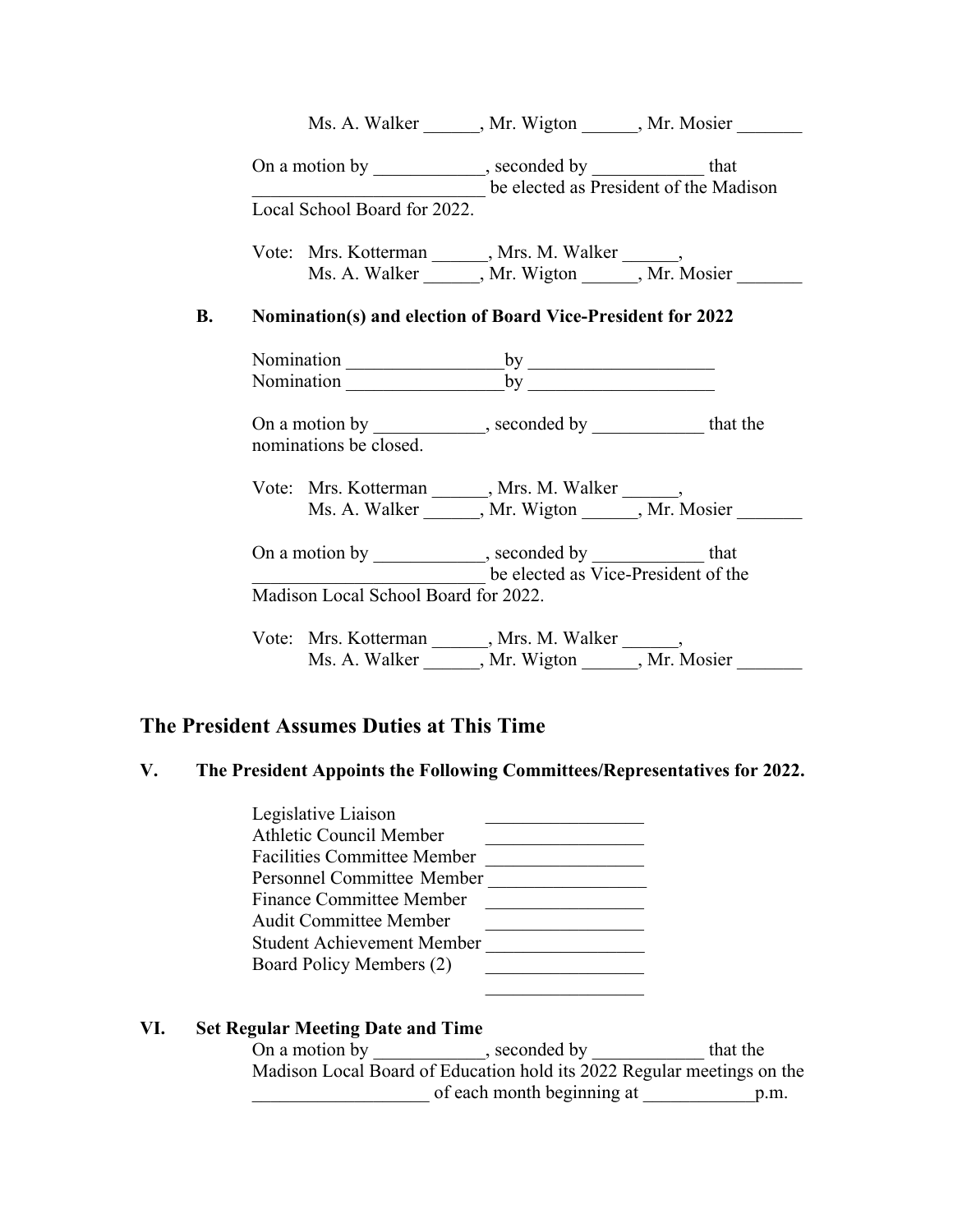| Vote: Mrs. Kotterman | Mrs. M. Walker |            |  |  |
|----------------------|----------------|------------|--|--|
| Ms. A. Walker        | Mr. Wigton     | Mr. Mosier |  |  |

## **VII. Approve Yearly Procedures**

On a motion by \_\_\_\_\_\_\_\_\_, seconded by \_\_\_\_\_\_\_\_\_\_\_\_ that the following yearly procedures be approved as presented:

- Authorize the Superintendent to make offers of employment directly to candidates for either teaching or non-teaching positions on behalf of the Board, and to acknowledge acceptance of such offers on behalf of the Board, provided, however, that upon ratification of this Board, the employment shall be deemed effective as of the date and time of the employee's acceptance of the Superintendent's offer.
- Authorize the Superintendent to accept resignations which have been submitted by employees during times when the Board is not in session, subject to ratification by the Board; provided however, that upon ratification by the Board, such resignations shall be deemed effective as of the date and time of the Superintendent's acceptance.
- Authorize the Superintendent to employ substitute and temporary (certified & non-certified) personnel (including Home Tutors) as needed for emergency situations. Such employment will be presented for approval by the Board at its next meeting.
- Establish Board Service Fund at \$20,000.00.
- Authorize the Superintendent to apply for special grants and titles.
- Authorize the Superintendent to act as the purchasing agent for the district.
- Authorize the Administration to apply for, receive funds for and participate in all Federal and State Programs as deemed necessary.
- Authorize continued participation in the Federal Lunch and Breakfast Programs for the calendar year 2022.
- Authorize the Superintendent to attend all meetings necessary to the operations of the school district, expenses to be reimbursed to the Superintendent.
- Authorize the Treasurer to attend all meetings necessary to the operations of the school district, expenses to be reimbursed to the Treasurer.
- Authorize the Treasurer to pay all bills as presented provided there are sufficient funds and purchase orders have been properly issued. A monthly report shall be presented to the Board.
- Authorize the Treasurer to request advance tax money from the County Auditor as funds are available and payable to the school district.
- Authorize the Treasurer to invest inactive funds and pro-rate interest to those accounts as deemed necessary by the Treasurer.